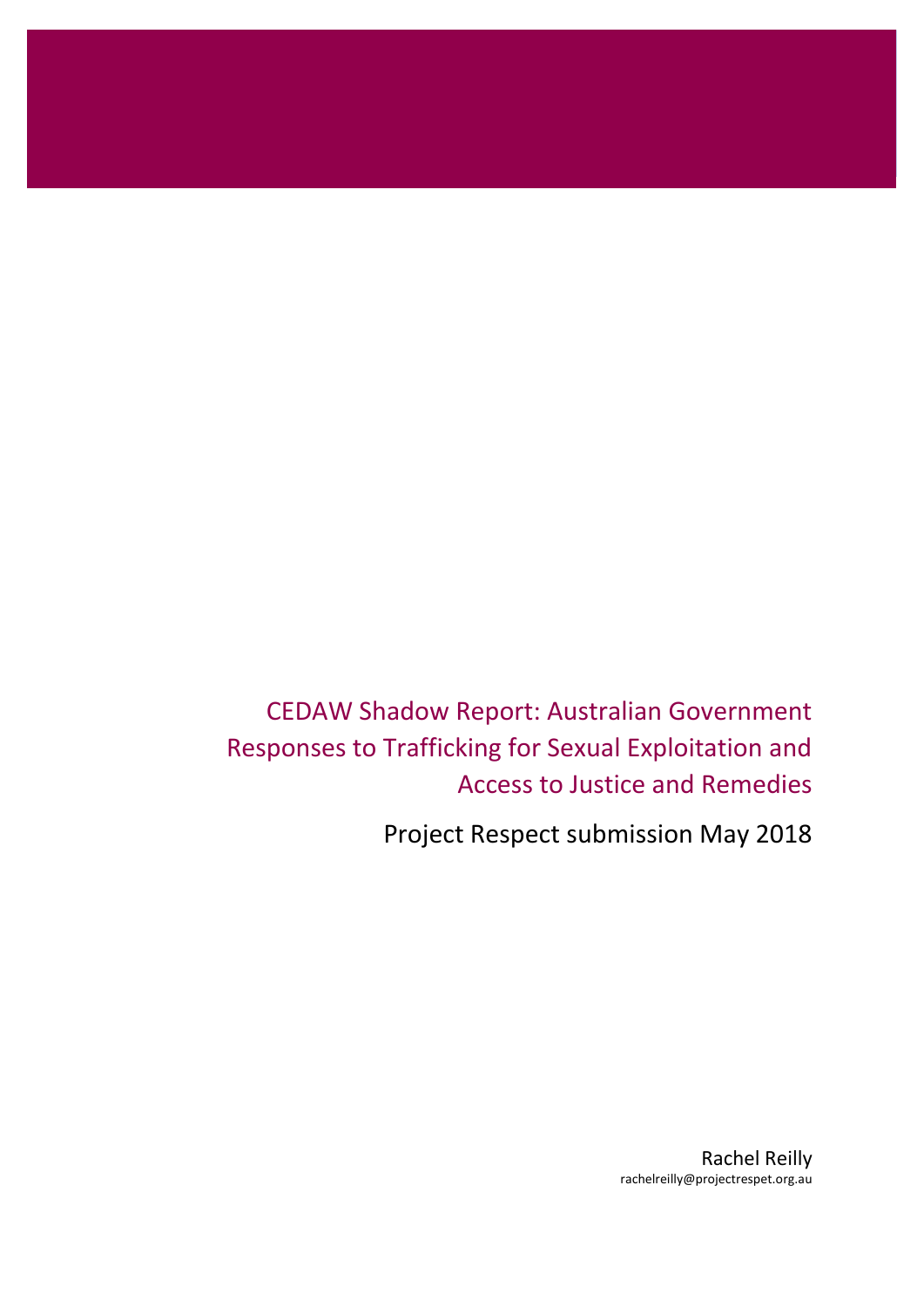#### Who we are:

Project Respect is a support and referral service for women in the sex industry and women trafficked to Australia for sexual exploitation. We undertake outreach to licensed brothels across the Greater Melbourne Region to provide information to women should they require it, provide case-coordination for women in the sex industry, and intensive case-management for women trafficked for sexual exploitation. We deliver capacity-building workshops to a broad range of social, community and welfare services, which includes sections on human trafficking indicators, support and referral pathways. We run a peer-led Women's Advisory Group consisting of women with experience of the sex industry who provide information, guidance and input on strategic direction for the organisation. We also create a safe space for women, including a monthly peer-led community lunch.

#### A note on language:

Project Respect uses the term 'survivor' to refer to people who have been trafficked, rather than 'victim' to be consistent with a human-rights, survivor centred model. However, when discussing policy and legislation, the term 'victim' has been used to reflect the legal language.

# PART 1: TRAFFICKING IN AUSTRALIA

## Scope of trafficking in Australia:

The Walk Free Foundation currently estimates there are approximately 4,300 people in slavery within Australia<sup>1</sup>. However, it is widely acknowledged that the hidden nature of slavery means there is limited data on the prevalence of slavery in Australia.<sup>2</sup> Adding to this invisibility is the method of data collection, which only captures cases where consent has been provided for the survivor to be referred to the Australian Federal Police (AFP) further underrepresenting the number of people who have experience of slavery in Australia. Compounding this, is a lack of awareness amongst family violence services of human trafficking, which sees survivors misidentified as survivors of family violence.

Overwhelmingly, both nationally, as well as globally, it is recognised that women and children are more likely to be survivors of trafficking. The AFP have referred 254 people to the Australian Government funded Support for Trafficked People Program (STPP) since 2009. 224 of the people referred were women, and 117 of these women were exploited in the Australian sex industry.<sup>3</sup> Project Respect provides support to women who have been trafficked for sexual exploitation in to the licensed and unlicensed sex industry in Australia, primarily within Victoria, who generally are unable to access the STPP. Between 2015-2018, Project Respect has provided individual support to approximately 20 women who have been trafficked and have had approximately 5 additional women referred to the organisation who chose not to engage with us, nor with the AFP and subsequently are not captured in official data. Additionally, we have provided 13 secondary consults to other organisation about human trafficking. in 2016/2017 Project Respect supported fifteen women who had been trafficked for sexual exploitation. Most women were aged 30 years or older. The country of origin for the women were:

• 4 x Malaysia

2 JOINT STANDING COMMITTEE ON FOREIGN AFFAIRS, DEFENCE AND TRADE (JSCFADT)*, Hidden in Plain Sight: An Inquiry in to Establishing Modern Slavery Act in Australia*, in, Canberra, 2017 p. 56

<sup>1</sup> The Walk Free Foundation *submission to the Joint Standing Committee on Foreign Affairs, Defence and Trade Inquiry into Establishing a Modern Slavery Act in Australia,* p. 10

<sup>3</sup> AGAGD, p. 12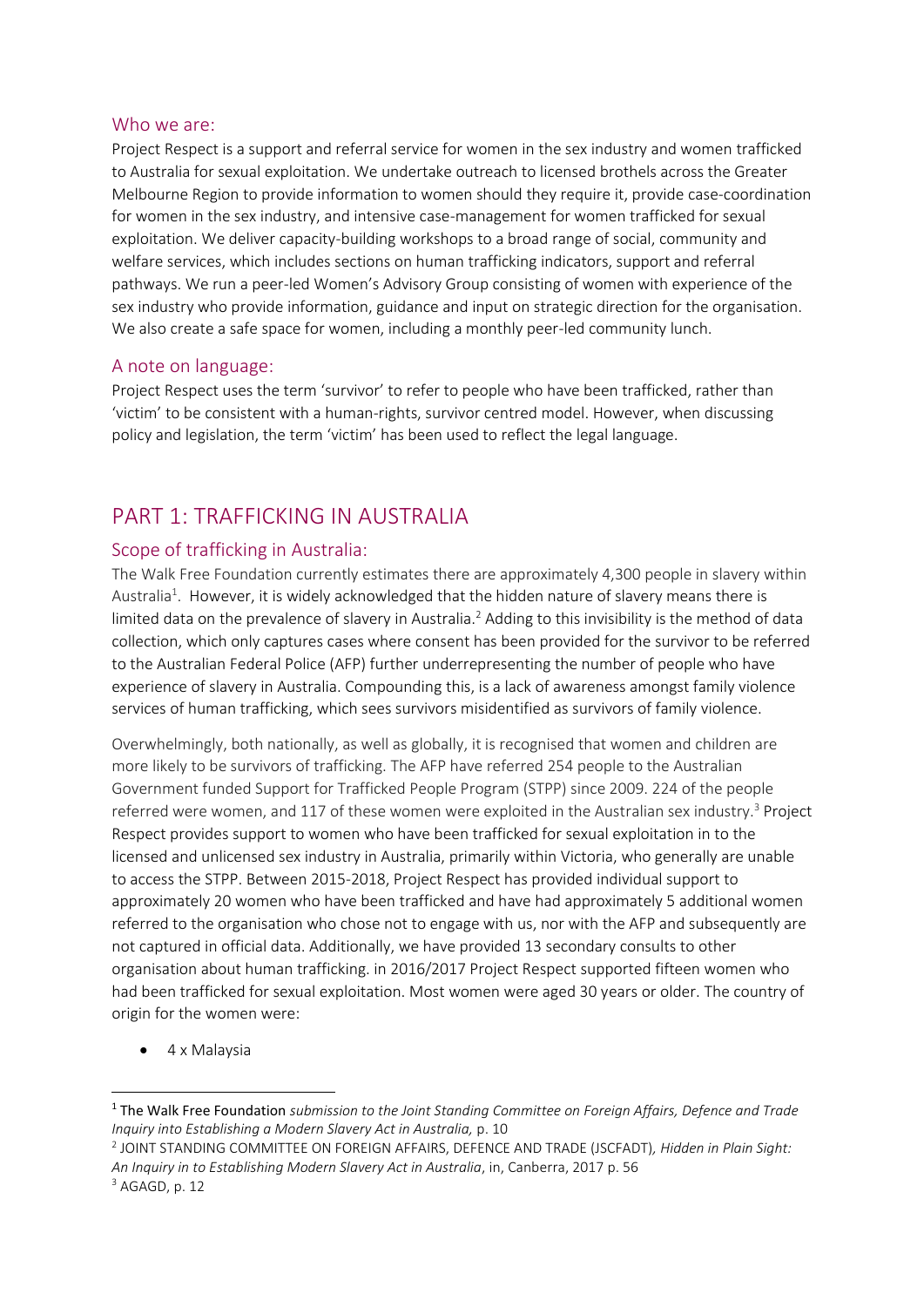- 3 x Republic of Korea
- 3 x Thailand
- 1 x Democratic People's Republic of Korea
- $\bullet$  1 x Italy
- 1 x Taiwan
- 1 x Vietnam

In addition to difficulties associated with data collection, there are growing concerns about appropriate screening of people who may be victims of human trafficking. The Government has committed additional resources to other forms of slavery, including establishing a Migrant Taskforce and a Labour Exploitation Working Group, however there are concerns victims are being screened as a migration and/or visa issue rather than a human rights violation. This was recently highlighted when the Australian Border Force (ABF) conducted raids in parts of Australia and found 225 people working in breach of their visa conditions in 50 raids on homes and businesses across Australia. This operation targeted visa fraud, illegal work and exploitation of foreign nationals. Many of the individuals who were found in this operation where deported<sup>4</sup>, and Project Respect, as well as other anti-trafficking organisations<sup>5</sup> have serious concerns over whether they were appropriately screened before being deported. This process supports Project Respect's recent experiences where we have attempted to refer women to the AFP because they have been trafficked, and being informed it was considered a "migration issue at best". As part of the above operation, the ABF stopped over 300 individuals from entering into Australia<sup>6</sup>. From Project Respect's outreach to brothels, we know more than 80% of women in the sex industry in Victoria are from multicultural backgrounds<sup>7</sup>, and are on various shortterm visas. While denying people entry to Australia may stop the act from happening within Australia and act as a deterrent for traffickers, it still leaves vulnerable people at risk of being trafficked, further exploited or re-trafficked in their origin or transit country.

Further to this, the 2017 Report, *Temporary Migration and Family Violence: An analysis of victimisation, vulnerability and support* undertook an analysis of 300 client files from InTouch, a multicultural family violence service provider in Victoria. Of the 300 files, 11 had indicators of human trafficking<sup>8</sup>, 20 involved evidence of labour and servitude<sup>9</sup>, with four of these 20 cases specifically related to sexual servitude<sup>10</sup>. Of these 31 cases, only 11 were referred to the AFP.<sup>11</sup> Services are unskilled to identify human trafficking, and as such, do not recognise this indicators. While this underrepresents the scope of slavery in Australia, it also means that survivors are not being referred or linked in to the appropriate services to support their legal, as well as psycho-social needs.

Since 2013 there have been 496 cases of human trafficking referred to the AFP, of which 123 of the cases referred were for sexual exploitation.<sup>12</sup> Since 2004, there has been only 20 successful

<sup>9</sup> *p. 63*

<sup>4</sup> Pauka, C 2017[, https://www.governmentnews.com.au/2017/08/customs-targets-employers-illegal-workers/](https://www.governmentnews.com.au/2017/08/customs-targets-employers-illegal-workers/)

<sup>5</sup> 2017, https://www.sbs.com.au/news/hundreds-of-illegal-foreign-workers-swept-up-in-raids-border-force-says <sup>6</sup> Pauka,C.

<sup>7</sup> Project Respect p. 9

<sup>8</sup> Segrave, Marie, *Temporary Migration and Family Violence: An analysis of victimisation, vulnerability and support*, Melbourne, School of Social Sciences, Monash University, 2017. *p. 61*

<sup>10</sup> Seagrave, M*. p. 64*

<sup>11</sup> Seagrave, M*. p. 71* 

<sup>12</sup> JSCFADT p. 59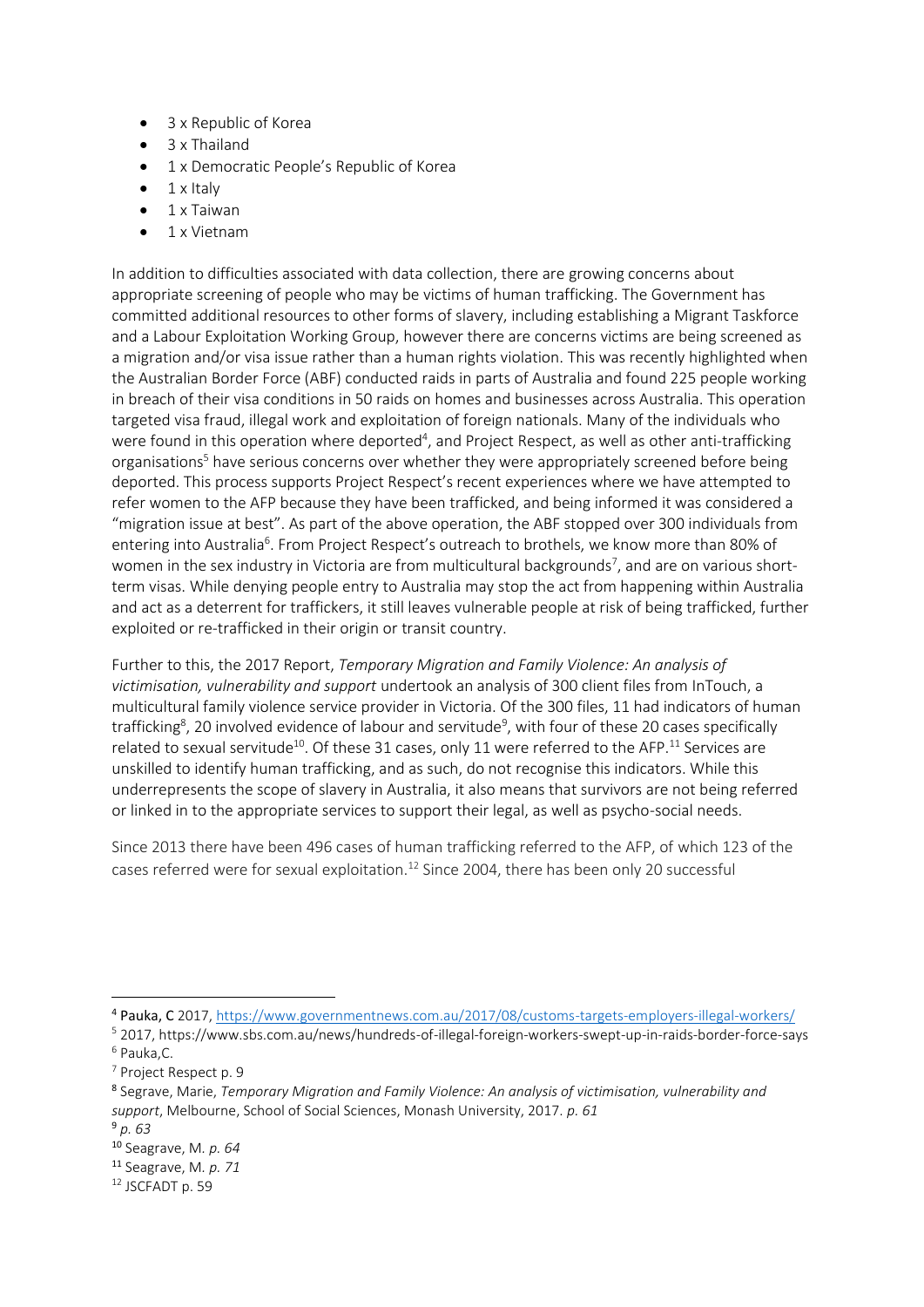prosecutions<sup>13</sup> from a total of 780 cases referred to the AFP, and only 4 of the successful prosecutions have been for sexual servitude.<sup>14</sup>

# Part 2: Access to justice remedies for women trafficked

#### **Obligations**

Australia is a party to the UN Protocol to Prevent, Suppress and Punish Trafficking in Persons, especially Women and Children (the Protocol), which reflects the '3P' paradigm of prosecution, protection, and prevention, used globally as a fundamental framework to combat human trafficking. Australia upholds support and protection measures as per Article 6 of the Protocol through initiatives such as the Support for Trafficked People Program (STPP) and the Human Trafficking Visa Framework (HTVF). However, there are considerable barriers to accessing this protection due to support being contingent on participating in the criminal justice system, which results in some victims not willing to assist, are unable to assist or, the survivor does assist, but there is insufficient evidence to prosecute, and the survivor loses access to the protection offered by the Australian government. This creates a framework where the Australian government prioritises the prosecution of traffickers over the safety of victims through a conditional criminal justice approach.

## Barriers

Many survivors fear the possible repercussions of assisting and cooperating with the AFP in their investigations and potential court testimony<sup>15</sup>. Survivors may not engage due to fear of threats and reprisal from their traffickers; to their own personal safety, and that of their families and friends. Many survivors have been trafficked from countries where police corruption is rife. Driven by their experiences of corruption, they may fear Australian authorities, believing that they too are corrupt or untrustworthy<sup>16</sup>. Their traffickers may have deceived, threatened or coerced the trafficked individual with the threat of deportation, compounding a fear of authorities. Based on these preconceptions, it is therefore difficult for many survivors to trust the Australian authorities. The survivor may be ashamed or embarrassed about what happened to them $^{17}$  or their involvement in the sex industry, and they may face stigma and discrimination or be ostracised from their local community if they choose to engage with the AFP. Even when a survivor chooses not to assist with an investigation, they are still a victim to their trafficker, as the trafficker continues to exercise an element of control and exploitation over them.

It is well documented that the link between the STPP and the criminal justice system often acts as a considerable barrier to survivors who have experienced human trafficking to be able to access the relevant support to address their experience of being trafficked. Survivors of human trafficking can only access the counselling and support available on the STPP, as well have increased visa security through the HTVF if they assist the AFP with their investigation. This creates a situation where victims

<sup>13</sup> AUSTRALIAN GOVERNMENT ATTORNEY-GENERAL'S DEPARTMENT CRIMINAL JUSTICE POLICY AND PROGRAMMES DIVISION (AGAGD), *Australian Government submission to the Joint Standing Committee on Foreign Affairs, Defence and Trade Inquiry into Establishing a Modern Slavery Act in Australia*, in Canberra, 2017. p. 7

<sup>14</sup> JSCFADT, p. 182

<sup>15</sup> The University of Queensland TC Beirne School of Law, *Protection and Assistance for Victims* [https://law.uq.edu.au/research/research-activities/human-trafficking/protection,](https://law.uq.edu.au/research/research-activities/human-trafficking/protection) [first accessed 15 September 2017] <sup>16</sup> Attorney-General's Department, *Guidelines for NGOs Working with Trafficked People*,

[https://www.ag.gov.au/CrimeAndCorruption/HumanTrafficking/Documents/GuidelinesForNGOs-Working-with-trafficked](https://www.ag.gov.au/CrimeAndCorruption/HumanTrafficking/Documents/GuidelinesForNGOs-Working-with-trafficked-people.PDF)[people.PDF,](https://www.ag.gov.au/CrimeAndCorruption/HumanTrafficking/Documents/GuidelinesForNGOs-Working-with-trafficked-people.PDF) first accessed 15th September 2017, p. 22

<sup>17</sup> Attorney-General's Department, p. 22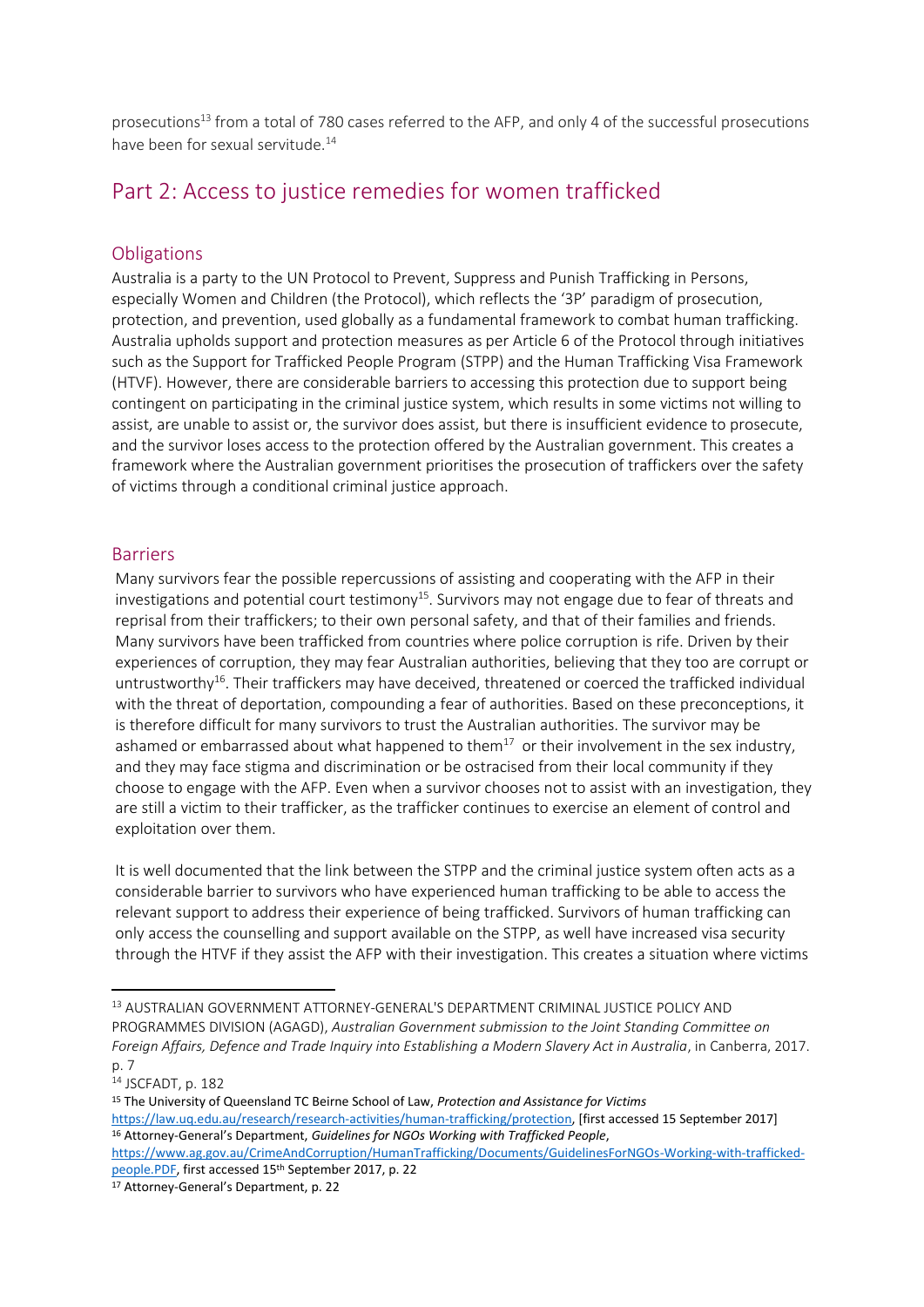are essentially forced to cooperate with criminal justice proceedings to access basic support. Investigations are often "complex and lengthy, and (individuals) are left in a continuing state of uncertainty and stress"<sup>18</sup>. This places already vulnerable women in a situation that is likely retraumatising, dangerous to their health, wellbeing and security. Support for a survivor of trafficking should be provided regardless of their willingness to assist the authorities.

Further to this, victims can be exited from the STPP and lose access to the HTVF if an investigation is closed because, although willing and able to support the investigation, the victim contributions are deemed inadequate to prosecute. Without the necessary support frameworks in place, not only are survivor's health and wellbeing impacted, but they are placed at risk of being re-trafficked. Two women Project Respect supported assisted the AFP with their investigations for over six months, and provided evidence on other people's cases as they were involved on the same trafficking case. They were both exited from the program after being advised they were no longer persons of interest and that their investigations would not proceed. One of the women advises that she was made to feel like a criminal for helping the AFP. Another woman was exited from the STPP during the Assessment Stream and said that she felt betrayed and let down by the system. She assisted the AFP by doing drive-bys to locate the houses and brothels she was kept in, and provided details about her traffickers as requested. She did not receive counselling support whilst on the STPP, nor did she receive any financial assistance. This forced her to re-enter the sex industry to financially support herself.

Of the fifteen women trafficked Project Respect supported in the 2016/2017 year:

- 8 had previously been on the STPP,
- 4 had been exited from the program due to the inability to raise a prosecution
- 4 had successful outcomes
- 1 was currently on the STPP
- 4 were ineligible to access the STPP for a range of reasons
- 1 chose not to engage with the AFP<sup>19</sup>

#### Visa vulnerabilities

The impact of losing access to psycho-social support is extensive and significant. Additionally, the visa vulnerabilities created for women due to the conditional nature of accessing the HTVF, as well as the impact of the uncertainty regarding their immigration status can also lead to overwhelmingly poor health outcomes. Of the fifteen women Project Respect supported in 2016/2017:

- 1 had access to the HTVF
- 2 were Australian citizens
- 2 were permanent residents
- 3 were on student visas
- $\bullet$  6 were seeking asylum<sup>20</sup>

Four of the six women were deemed trafficked by the AFP, however, as the AFP were unable to raise a prosecution the women were exited from the STPP and lost access to the HTVF. The women had no other options but to seek asylum and applied for protection visas. Despite their experience of being trafficked to Australia, all four women were denied protection visas. They all appealed this decision

 $\overline{a}$ 

<sup>18</sup> Anti-Slavery Australia, *Visa for Trafficked People: The Response,* 2016. p. 3 [http://www.antislavery.org.au/images/pdf/Publications/2016%20-](http://www.antislavery.org.au/images/pdf/Publications/2016%20-%20Visas%20for%20Trafficked%20People%20The%20Australian%20Response.pdf)

[<sup>%20</sup>Visas%20for%20Trafficked%20People%20The%20Australian%20Response.pdf](http://www.antislavery.org.au/images/pdf/Publications/2016%20-%20Visas%20for%20Trafficked%20People%20The%20Australian%20Response.pdf) [accessed 19 September 2017] <sup>19</sup> Project Respect *Annual Report 2017*, in Melbourne, 2017, p. 14

<sup>20</sup> Project Respect, p. 14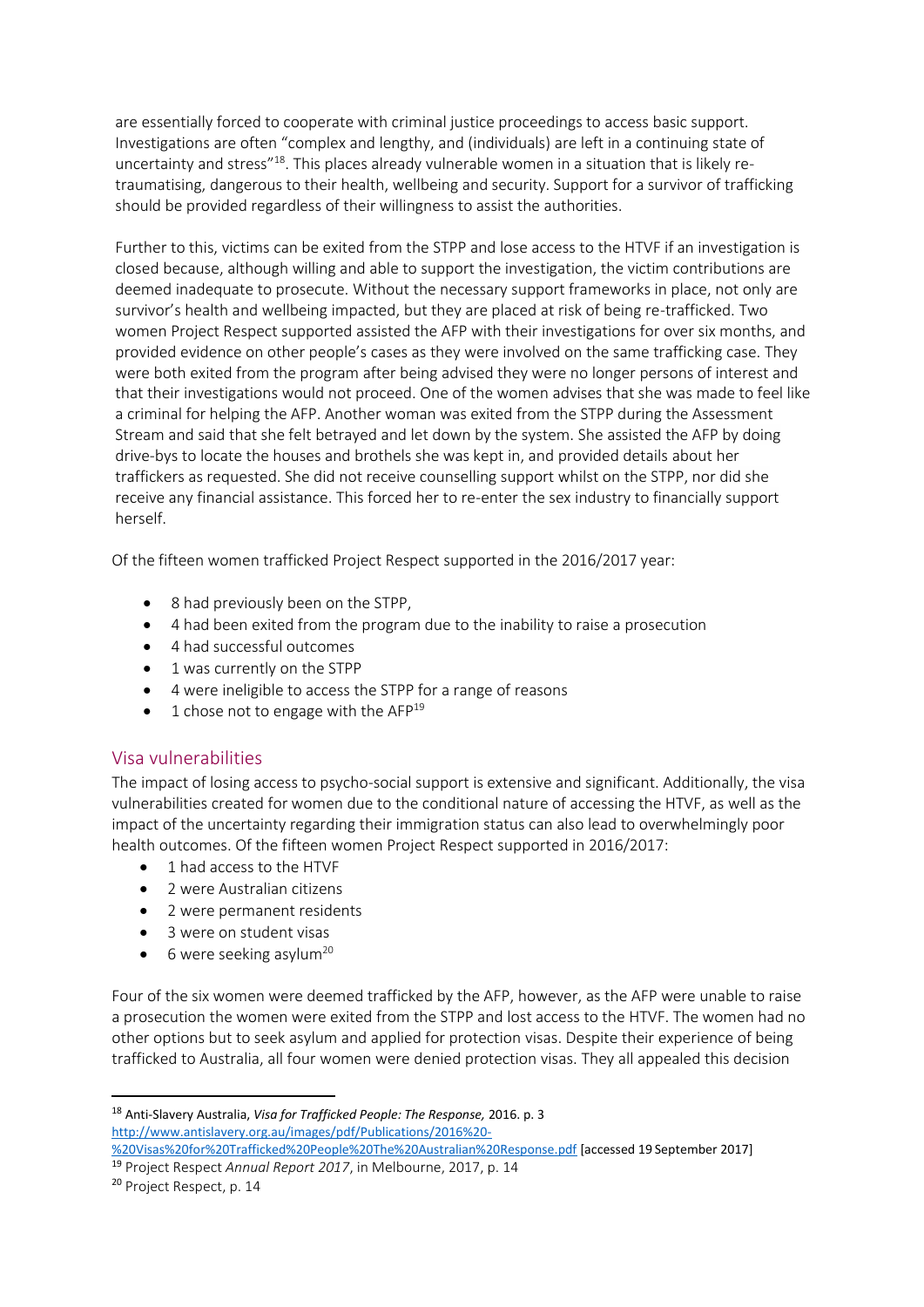through the Administrative Appeals Tribunal, and all appeals were denied and they have now been repatriated back to their country of origin.

During this lengthy process, the women experienced significant mental health issues, including posttraumatic stress disorder, suicidal ideation, self-harming, severe depression and anxiety and one woman was admitted to a psychiatric hospital for several weeks for treatment. Further, the country of origin for three women was not deemed to be 'at risk' so there were seemingly no immediate safety concerns in having the women deported. However, prostitution is illegal in their country of origin, and they risk being prosecuted for their involvement in the sex industry in Australia, even though they were trafficked. The women are also at a high risk that they could be re-trafficked. Project Respect believes that if women had the HTVF available to them as well as ongoing access to support services including counselling, then the significant mental health decline experienced is unlikely to have occurred.

#### Initial assessment stream

Compounding the issue of the contingent nature of accessing support is the length of support period made available to survivors. The initial phase on the STPP is the Assessment and Intensive Support Stream which is provided irrespective of whether a victim is willing or able to assist with the investigation or prosecution<sup>21</sup>. This 45-day period is designed to provide time for reflection and recovery through the provision of support services such as food, accommodation, counselling and preliminary legal assistance<sup>22</sup>. In Project Respect's experience, the initial 45-day reflection period is inadequate for women who have been trafficked, who are likely to be experiencing trauma as well as other mental and physical health issued to reflect and make critical decisions<sup>23</sup>. The inadequacies of this reflection period has been raised by numerous bodies, including in the 2012 report by United Nations Special Rapporteur on trafficking in persons, especially women and children, Ms Joy Ngozi<sup>24</sup> as well as a number of non-government organisations submitting to the Joint Standing Committee On Foreign Affairs, Defence And Trade (JSCFADT) *Inquiry into Establishing a Modern Slavery Act*<sup>25</sup>. In addition to the inadequacies of the period of time provided, Project Respect has observed women have been requested by the AFP to participate in investigations before the initial 45-day reflection period has ended. This has involved being interviewed by the AFP, providing evidence against their traffickers and conducting 'drive-by's to identify key locations in their trafficking cases during this period. Further, Project Respect has worked with women who have been exited from the STPP during the initial assessment stream, and their only option for support and recovery was to access Project Respect's support service.

This shows a distinct lack of understanding regarding trauma resulting from trafficking for sexual exploitation, and a subsequent disconnect between the need to safely and effectively engage with women experiencing trauma and the expectations for survivors to cooperate with authorities. Project Respect believes that if survivors were better supported and had longer reflection periods of time to address trauma they would be more able and willing to meaningfully participate in criminal proceedings. The current focus on prosecution is deemed more important than the experience and

1

<sup>21</sup> AGAGD p. 12.

<sup>22</sup> JSCFADT p. 148

<sup>&</sup>lt;sup>23</sup> JSCFADT p. 156

<sup>&</sup>lt;sup>24</sup> United Nations Human Rights Council, Report of the Special Rapporteur on trafficking in persons, especially women and children, Joy Ngozi Ezeilo, Addendum, Mission to Australia, 18 May 2012,

p.14, [http://www.ohchr.org/Documents/HRBodies/HRCouncil/RegularSession/Session20/A.HRC.20.18.Add.1\\_](http://www.ohchr.org/Documents/HRBodies/HRCouncil/RegularSession/Session20/A.HRC.20.18.Add.1_En.PDF) [En.PDF](http://www.ohchr.org/Documents/HRBodies/HRCouncil/RegularSession/Session20/A.HRC.20.18.Add.1_En.PDF) (accessed 7 November 2017).

<sup>25</sup> JSCFADT - See HTRAC, Anti-Slavery, Norton Rose Fulbright, Project Respect and UNICEF UK submissions submissions p. 156-157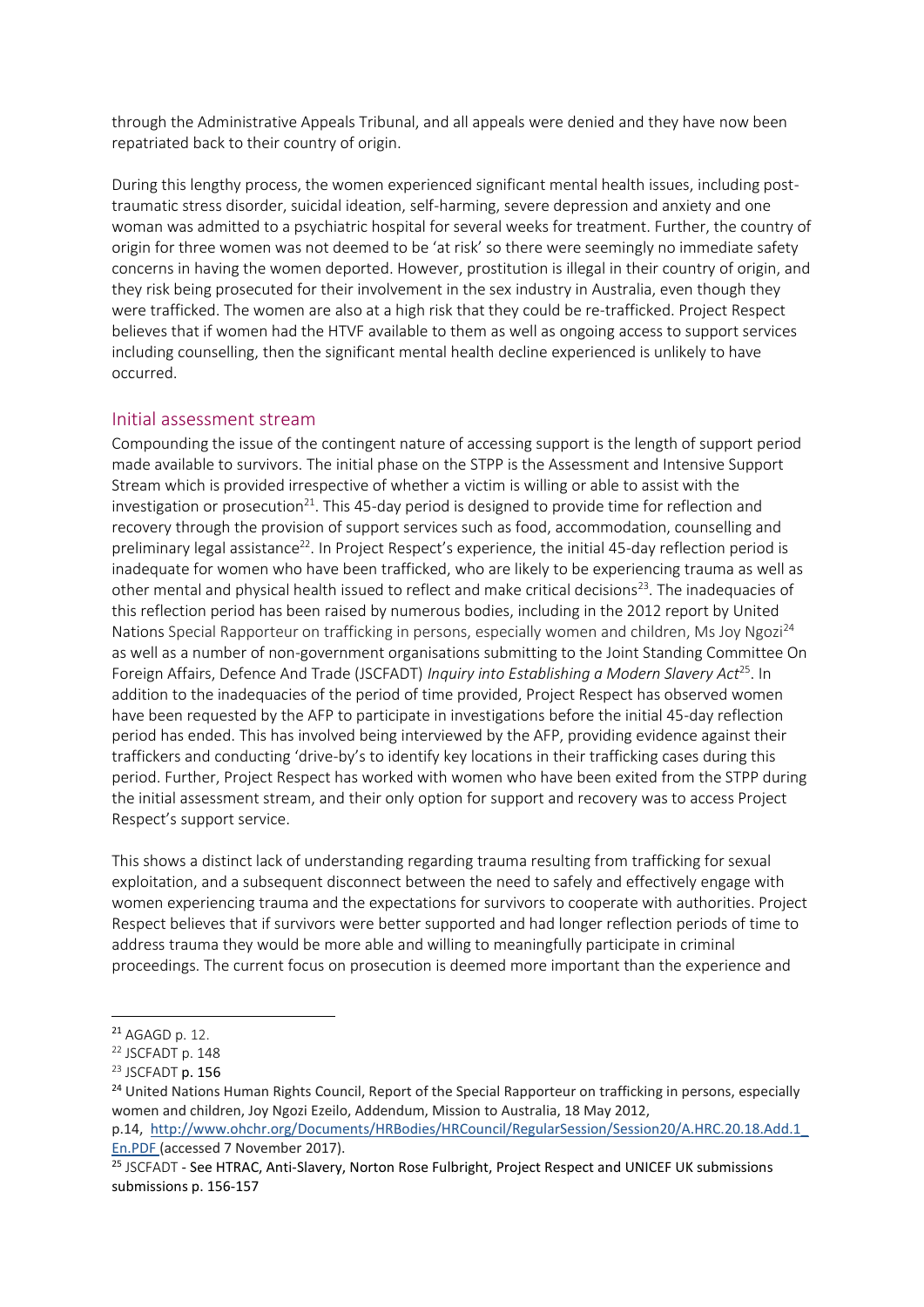support for survivors and, subsequently, the experience of trauma is exacerbated for the survivor of human trafficking. As a result, the criminal justice system's effectiveness is hindered.

#### De-linking support from the criminal justice system

Anti-trafficking organisations in Australia have long advocated for fostering a survivor-centred holistic human rights based approach<sup>26</sup> to survivor support, including delinking of the support services and HTVF pathways from the criminal justice process. This approach is supported by the International Organisation for Migration, United Nations Office on Drugs and Crime<sup>27</sup>, was a recommendation in the 2012 report by UN Special Rapporteur on trafficking in persons, especially women and children, Ms Joy Ngozi Ezeilo on Australia's trafficking framework and has been a recommendation in Parliamentary Joint Committee On Law Enforcement (PJCOLE), *An inquiry into human trafficking, slavery and slavery-like practices<sup>28</sup>* and more recently in the JSCFADT Report, *Hidden in Plain Sight: An Inquiry in to Establishing a Modern Slavery Act in Australia<sup>29</sup> in Australia. Yet, despite this consistently* being a recommendation, the Government continues to make access to support services contingent on the criminal justice system.

## Criminal proceedings as a consequence of being in the sex industry

As per the UN Special Rapporteur on trafficking in persons, Australia has a "legal obligation to correctly ensure that (trafficked individuals) are not criminalized for offences relating to the fact of their having been trafficked.<sup>30</sup> This view is supported by the PJCOLE, *An inquiry into human trafficking, slavery and slavery-like practices* <sup>31</sup>, and was noted by the witness Ms. Felicity Gerry, QC, international barrister and academic at the Public Hearing in to establishing a Modern Slavery Act, who "told the Committee that Australia's common law and legislative provisions to provide defences for people who commit crimes when they are subject to exploitation are 'currently wholly inadequate … particularly in relation to women offenders'. Ms Gerry suggested that Australia is required to provide such defences under its international law obligations.<sup>32"</sup>

This inadequacy to ensure vulnerable women are not criminalised is demonstrated by Project Respect's work supporting women who faced criminal proceedings directly relating to having been trafficked. There is no defence of coercion, and there is still no law against intentionally, knowingly or recklessly purchasing sex from a trafficked person in Australia. One woman supported was trafficked into a "massage parlour" and forced to provide sexual services. The brothel was proscribed and the woman was charged with providing sexual services without a licence. Project Respect contacted the AFP, who identified that she would fit the definition of being trafficked and subsequently eligible for the relevant support services, however, due to her fear of authorities, she chose not to engage with the AFP. This woman experienced significant mental health decline, including self-harm, after being charged. The second woman came to Australia on false documents, which were organised by her trafficker. She was arrested and charged with travelling on false documents and sent to a detention centre in Victoria. During her court proceedings, the woman pled guilty to the charges. Whilst she did not face imprisonment, she now carries a criminal record which is likely to have a negative impact on her Protection Visa. The AFP advised this woman is not eligible for referral into the STPP as her

1

<sup>26</sup> JSCFADT p. 150

<sup>27</sup> JSCFADT p. 141 -142

<sup>28</sup> PARLIAMENTARY JOINT COMMITTEE ON LAW ENFORCEMENT (PJCOLE), *An inquiry into human trafficking, slavery and slavery-like practices*, 2017. p. 35

<sup>&</sup>lt;sup>29</sup> JSCFADT p. 159

<sup>30</sup> United Nations Human Rights Council, p. 7

<sup>31</sup> PJCOLE p.

<sup>32</sup> JSCFADT, p. 161